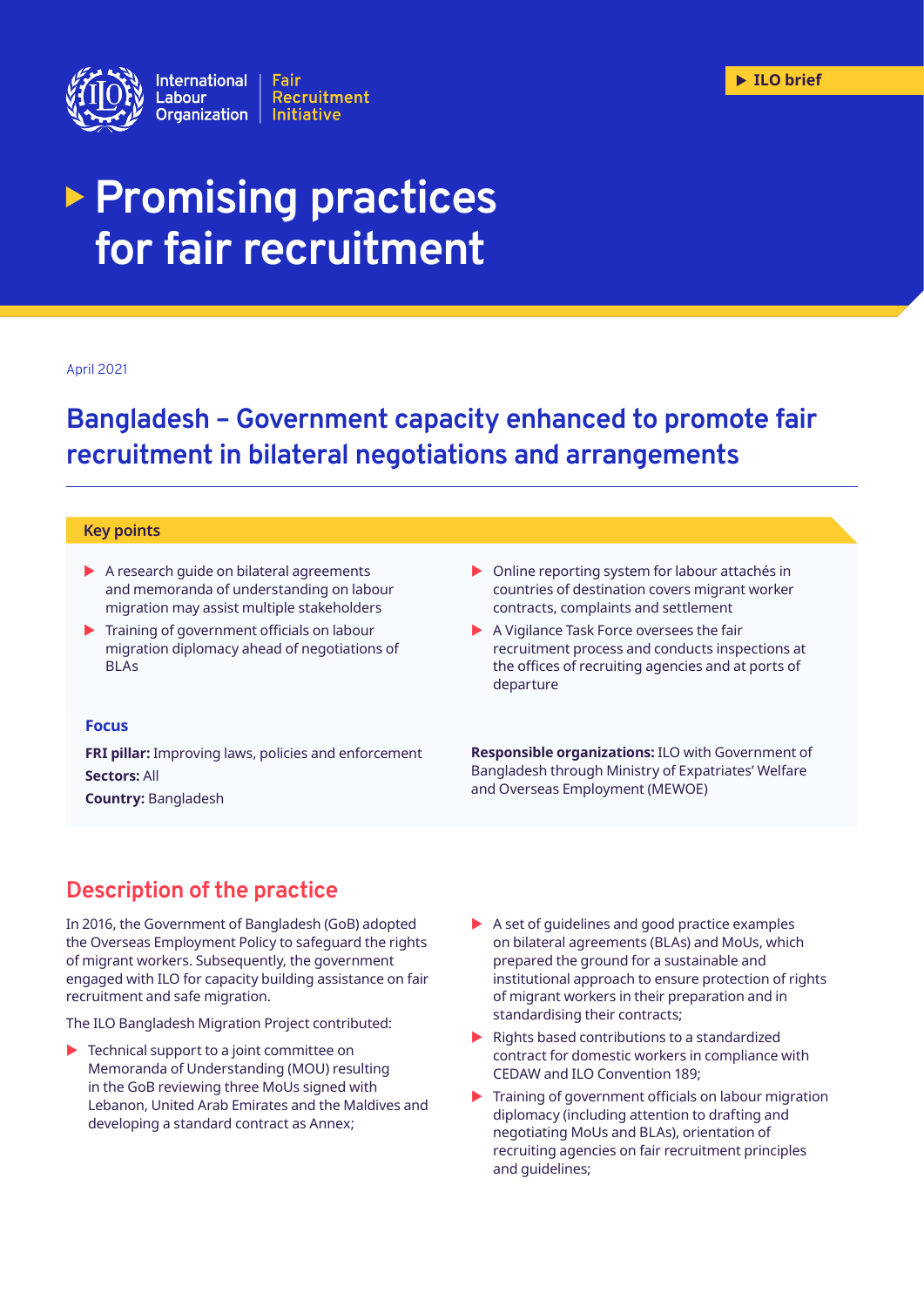Support to institutionalize the online reporting system for labour attachés in countries of destination. The system includes reporting on the monitoring of employment contracts, and monitoring of an online system for migrant worker complaints and settlement.



A migrant garment worker looks at the camera during her lunch break in a clothing plant in Jordan. © Marcel Crozet, ILO

## **Proof of impact/progress**

A wide range of migration stakeholders in the government, private sector, think tanks and trade unions agree that the cost of migration (including recruitment) can be reduced and fair recruitment practices can be promoted on the basis of the MoUs and BLAs.

The Ministry of Expatriates' Welfare and Overseas Employment (MoEWOE) set up a unit to discuss and monitor regularly on fair recruitment.

The Ministry has fixed a threshold for possible costs of migration to several destinations through a Ministry circular entitled 'fixing service charge and cost' (14 June 2017).

A Vigilance Task Force oversees the fair recruitment process and conducts inspections at the offices of recruiting agencies and at ports of departure.

The governments of Bangladesh and the United Arab Emirates agreed to cooperate in documenting the costs related to recruitment and employment of Bangladeshi workers, and in raising awareness among workers about hiring guidelines before and after their arrival to the UAE.

With ILO support, the GoB developed a standardized contract for domestic workers in compliance with CEDAW and ILO Convention 189, which is under negotiation with the authorities in Lebanon (reported in March 2021).

The GoB has also improved the complaint and settlement mechanism for migrant workers as labour attachés now report regularly on complaints to the Ministry, and their role has been revisited to enable them to contribute better to resolution of labour disputes.

Key fair recruitment principles were considered during the preparation (in 2020 and early 2021) of an amendment to the Act of Overseas Employment and Migrants Act (2013) (i.e. regarding definitions, accountability of sub agents, transparency of contract, and contract substitution). The amended Act is envisaged to be ready for Cabinet approval during the 2nd quarter of 2021.

## **Other promising features**

## **Potential for replication or extension**

A 'research guide on bilateral agreements and memoranda of understanding on labour migration' provides a review of 20 good practices of regional economic communities including 4 bilateral migration agreements and MoUs and suggested measures to be taken regarding governance, protection and development. The guide may assist multiple stakeholders beyond the GoB in their considerations pertaining to MoU/BLAs.



A specialised garment employee is seen working in a clothing plant in Bangladesh. © Marcel Crozet, ILO